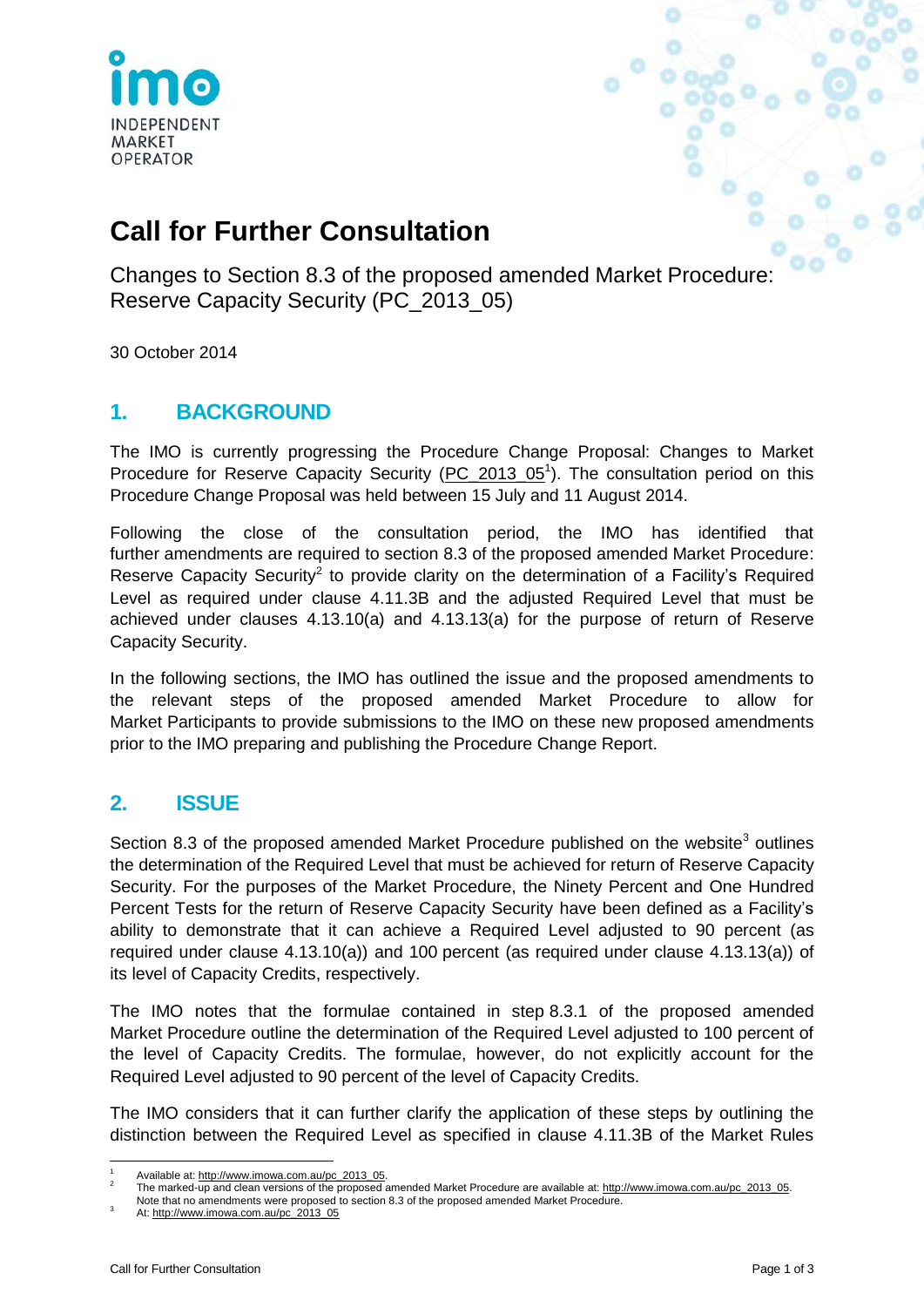and the adjusted Required Level that must be achieved either the Ninety Percent or the One Hundred Percent Test (under clauses 4.13.10(a) and 4.13.13(a), respectively).

#### **3. CONSULTATION ON THE PROPOSED AMENDMENTS**

The IMO requests feedback on the proposed amendments outlined in this document by **5:00 PM** on **Thursday 27 November 2014**. Submitters are requested to send their feedback by email to [market.development@imowa.com.au.](mailto:market.development@imowa.com.au)

#### **4. PROPOSED FURTHER AMENDMENTS**

The IMO proposes the following further amendments to section 8.3 of the proposed amended Market Procedure.

#### **8.3 Determining Required Level**

- 8.3.1 In accordance with clause 4.11.3B of the Market Rules, For the purposes of clause 4.13.10(a) or 4.13.13(a) of the Market Rules and step 8.1.1(a) or 8.2.1(a) of this Procedure, the IMO must determine the Required Level (which for an upgraded Facility is calculated for the Facility as a whole) for each Facility as followsin accordance with the following:
	- (a) for Certified Reserve Capacity assigned to a Scheduled Generators under clause 4.11.1(a) of the Market Rules, the Required Level in Trading Interval t is:

$$
\frac{CC_{int} \times TDC(Temp(t))}{TDC(41^{\circ}C)}
$$

Where:

 $CC_{int}$  is the number of Capacity Credits initially assigned under clause 4.20.5A of the Market Rules;

 $TDC(Temp(t))$  is the Facility output indicated in the Temperature Dependence Curve at temperature Temp(t);

 $Temp(t)$  is the temperature during Trading Interval t measured according to the method specified in the Standing Data for the Facility; and

 $TDC(41^{\circ}C)$  is the Facility output indicated in the Temperature Dependence Curve at a temperature of 41˚C.

(b) for Certified Reserve Capacity assigned to a Scheduled Generator or a Non-Scheduled Generator under clause 4.11.2(b), the Required Level-in Trading Interval t is:

$$
\frac{RL_{CRC} \times CC_{int}}{CRC}
$$

Where: